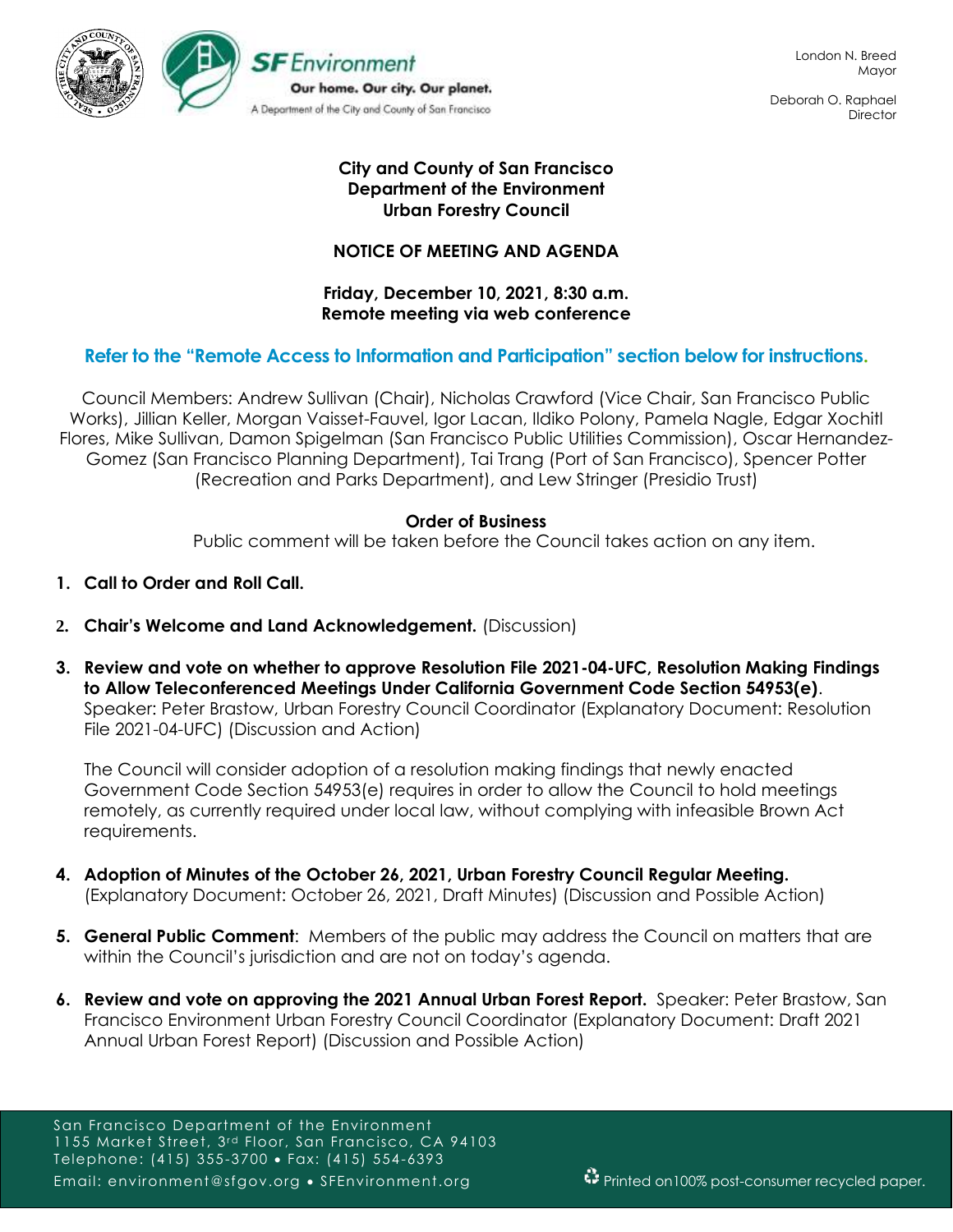- **7. Review and vote on approval of Resolution File 2021-05-UFC commending Matthew Stephen's service to the Urban Forestry Council.** (Explanatory Document: Draft Resolution 2021-05-UFC) (Discussion and Possible Action)
- **8. Review and vote on approval of Resolution File 2021-06-UFC commending Blake Troxel's service to the Urban Forestry Council.** (Explanatory Document: Draft Resolution 2021-06-UFC) (Discussion and Possible Action)
- **9. Discussion and vote on approval of Resolution File 2021-07-UFC in support of San Francisco's 2021 Climate Action Plan.** Speaker: Ildiko Polony, Urban Forestry Council Member (Explanatory Document: Draft Resolution 2021-07-UFC SF Climate Action Plan) (Discussion and Action)
- **10. Hearing on nomination for Landmark Tree Status of the Cork Oak (***Quercus suber***), located on 20th Street at Noe Street, San Francisco, CA 94114.** The Council will hold a hearing to determine whether the tree nominated at the above location meets the criteria for designation as a landmark tree to forward findings to the Board of Supervisors. (Explanatory Documents: Resolution File No. 2021-08-UFC, Nomination Form, Sullivan Evaluation, Nagle Evaluation, Keller Evaluation, Spigelman Evaluation, Vaisset-Fauvel Evaluation, Landmark Tree Committee Report.) (Discussion and Action)
- **11. Committee Reports:** (Discussion) **Planning & Funding Committee.** Igor Lacan, Committee Chair. **Landmark Tree Ad Hoc Committee.** Mike Sullivan, Committee Chair.
- **12. Staff Report.** Peter Brastow, Urban Forestry Coordinator, San Francisco Department of the Environment (Discussion)
- **13. Urban Forestry Council Member Announcements**. (Discussion)
- **14. New Business/Future Agenda Items.** (Discussion and Possible Action)
- **15. Adjournment.**

**The next meeting of the Urban Forestry Council is scheduled for Friday, January 28, 2022, at 8:30 a.m. In compliance with the San Francisco Health Officer's Order No. C19-07c, directing all individuals to "shelter in place", Public meetings, panels and other advisory bodies will continue on a remote conferencing basis only. Find out about upcoming deadlines, public hearings, and meetings. Search the SFEnvironronment.org website archived minutes and agenda.**

## **Remote Access to Information and Participation**

This meeting will be held remotely using video conferencing, through the WebEx Meetings platform, and by telephone for members of the public who are unable to attend using computers or smart devices.

# **Attending the Meeting: Watch or Listen**

Members of the public have the following options for attending the meeting:

Option 1: Watch the meeting using a computer or smart device by clicking on the following link:

**<https://ccsf.webex.com/ccsf/onstage/g.php?MTID=e8e30f0aba317f6ba1439f9237f5f06d4>**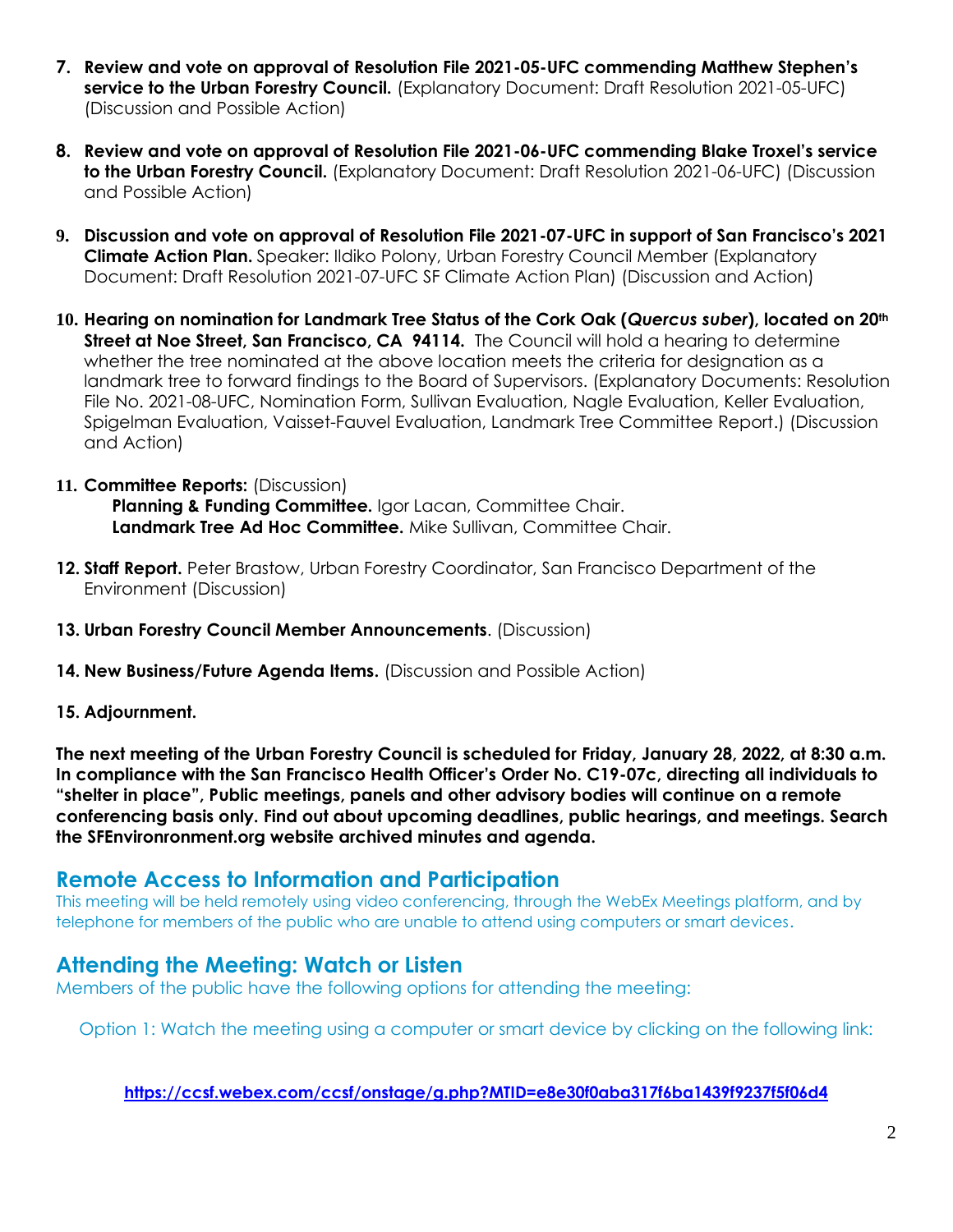- If you are able to and would like to watch via your computer, please follow these instructions: i) Click on the link above; ii) Enter your first name, last name, and email address if desired; iii) Click "Join by Browser" (directly beneath the "Join Now" button);
- If you are able to watch via your smart mobile device: i) Download the Webex Meetings application; ii) Click on the link above; iii) Click "Join"; iv) Enter your name and email; v) Click "Ready to Join".

Option 2: Join the meeting by phone if you do not have access to a computer or smart device. Dial: **415-655-0001** and then enter the Access Code: **2492 221 4696**

# **Participating During Public Comment**

Members of the public will have opportunities to participate during public comment. The public is asked to wait for the particular agenda item before making a comment on that item. Comments will be addressed in the order they are received. When the moderator announces that the Committee is taking public comment, members of the public can:

> Participate over the phone by pressing \*3 (this step is very important, as it will activate the "Raise Hand" icon in the Participant window).

Depending on the number of people also in line ahead of you, you may have to wait before it is your opportunity to speak. When it is your turn, you will be notified that your line has been unmuted, and it will be your opportunity to speak. Your line will be muted again when your allotted time expires.

In accordance with Governor Gavin Newsom's statewide order for all residents to "Stay at Home" and the numerous local and state proclamations, orders and supplemental directions - aggressive directives have been issued to slow down and reduce the spread of the COVID-19 virus. Copies of explanatory documents are available, 1) on the Urban Forestry Council webpage [https://sfenvironment.org/about/taskforce/urban-forestry-council;](https://sfenvironment.org/about/taskforce/urban-forestry-council) or (2) upon request to the Urban Forestry Coordinator, at telephone number 415-355-3733, or via e-mail at peter.brastow@sfgov.org.

## **Important Information**

The ringing of and use of cell phones, pagers and similar sound-producing electronic devices are prohibited at this meeting. Please be advised that the Chair may order the removal from the meeting room of any person(s) responsible for the ringing or use of a cell phone, pager, or other similar sound-producing electronic devices.

### **Public Comment**

At this time, members of the public may address the Committee on items of interest that are within the subject matter jurisdiction of the Committee but are not on today's agenda, including to request items they may wish to be on a future agenda. Public comment will be taken following each agendized item. Each member of the public may address the Committee for up to three minutes, unless otherwise announced by the Chair. If it is demonstrated that the comments by the public will exceed 15 minutes, the Chair may continue Public Comment to another time during the meeting.

NOTE: Persons unable to attend the meeting may submit to the Committee, by the time the proceedings begin, written comments regarding the agenda items above. These comments will be made a part of the official public record and shall be brought to the attention of Committee Members. Any written comments should be sent to: Commission Affairs Manager, Department of the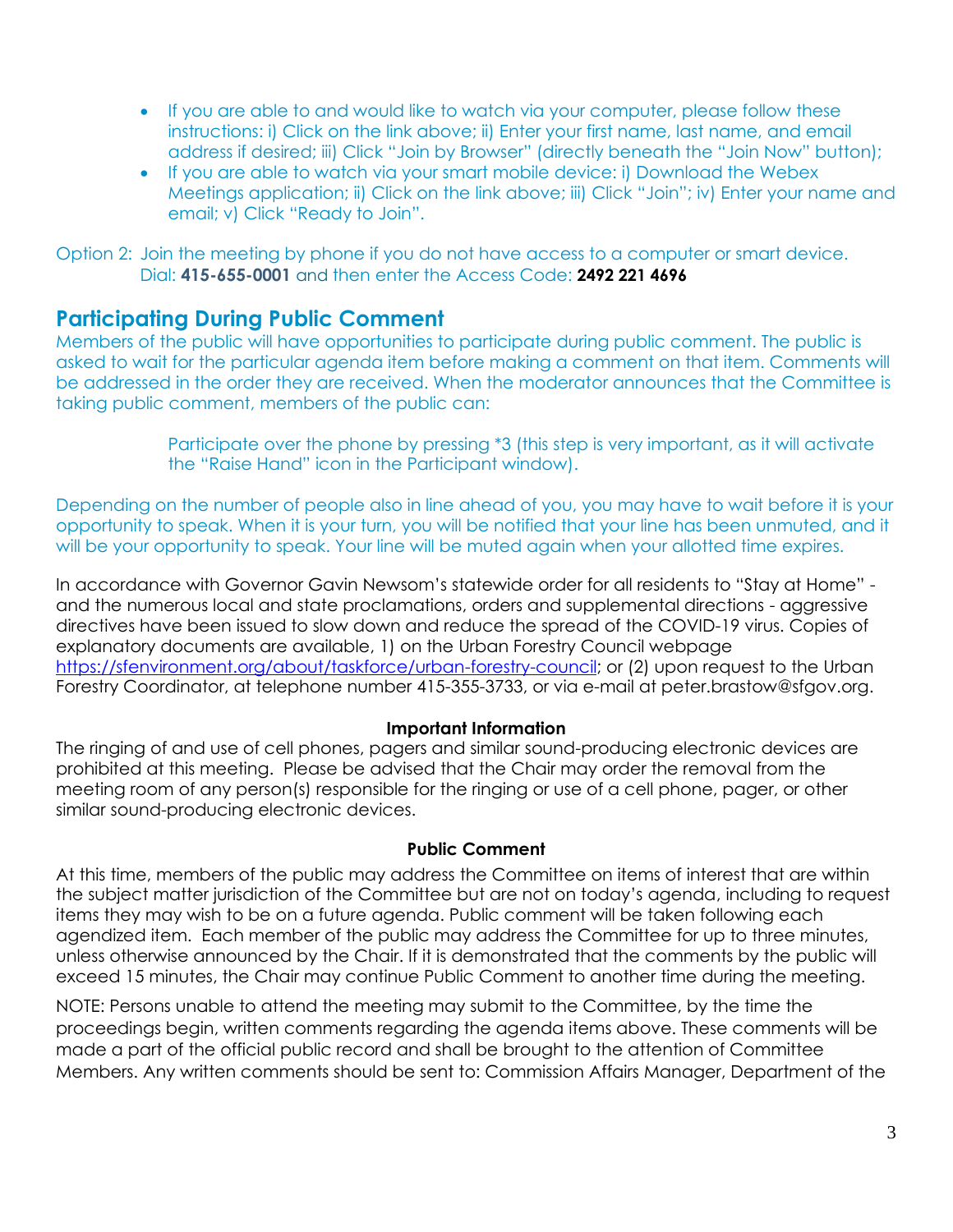Environment, peter.brastow@sfgov.org, by 5:00 p.m. on the day prior to the hearing. Written public comment received by the Council will be posted as an attachment to the minutes.

The Brown Act forbids the Committee from taking action or discussing any item or issue not appearing on the posted agenda. This rule applies to issues raised in public comment as well. In response to public comment, not on an agendized item, the Committee is limited to:

1. Briefly responding to statements made or questions posed by members of the public, or

2. Request staff to report back on a matter at a subsequent meeting, or

3. Directing staff to place the item or issue on a future agenda (Government Code Section 54954.2(a).)

### **Disability Access**

The Urban Forestry Council meetings will be held virtually. The Committee meeting rooms are closed.

The following services are available on request 48 hours prior to the meeting; except for Monday meetings, for which the deadline shall be 4:00 p.m. of the last business day of the preceding week: For American sign language interpreters or the use of a reader during a meeting, a sound enhancement system, and/or alternative formats of the agenda and minutes, please contact the Department of Environment at (415) 355-3733 or peter.brastow@sfgov.org to make arrangements for the accommodation. Late requests will be honored, if possible.

In order to assist the City's efforts to accommodate persons with severe allergies, environmental illnesses, multiple chemical sensitivity or related disabilities, attendees at public meetings are reminded that other attendees may be sensitive to various chemical-based products. Please help the City accommodate these individuals. Individuals with chemical sensitivity or related disabilities should call the Mayor's Office on Disability at (415) 554-6789 or (415) 554-6799 (TTY) for additional information.

#### **Language Access**

Per the Language Access Ordinance (Chapter 91 of the San Francisco Administrative Code), Chinese, Spanish and or Filipino (Tagalog) interpreters will be available upon requests. Meeting Minutes may be translated, if requested, after they have been adopted by the Commission. Assistance in additional languages may be honored whenever possible. To request assistance with these services please contact the Commission Affairs Manager at 415-355-3700 or peter.brastow@sfgov.org, at least 48 hours in advance of the hearing. Late requests will be honored if possible.

#### **語言服務**

根據語言服務條例(三藩市行政法典第91章),中文、西班牙語和/或菲律賓語(泰加洛語)傳譯人員在收到要求後將會提供 傳譯服務。翻譯版本的會議記錄可在委員會通過後透過要求而提供。其他語言協助在可能的情況下也將可提供。上述的要求 ,請於會議前最少48小時致電 415-355-3709或電郵至 peter.brastow@sfgov.org 向委員會秘書提出。逾期提出的請求 ,若可能的話,亦會被考慮接納。

#### **Acceso A Idioma**

De acuerdo con la Ordenanza de Acceso a Idiomas "Language Access Ordinance" (Capítulo 91 del Código Administrativo de San Francisco "Chapter 91 of the San Francisco Administrative Code") intérpretes de chino, español y/o filipino (tagalo) estarán disponibles de ser requeridos. Las minutas podrán ser traducidas, de ser requeridas, luego de ser aprobadas por la Comisión. La asistencia en idiomas adicionales se tomará en cuenta siempre que sea posible. Para solicitar asistencia con estos servicios favor comunicarse con el Secretario de la Comisión al 415-355-3733, o peter.brastow@sfgov.org por lo menos 48 horas antes de la reunión. Las solicitudes tardías serán consideradas de ser posible.